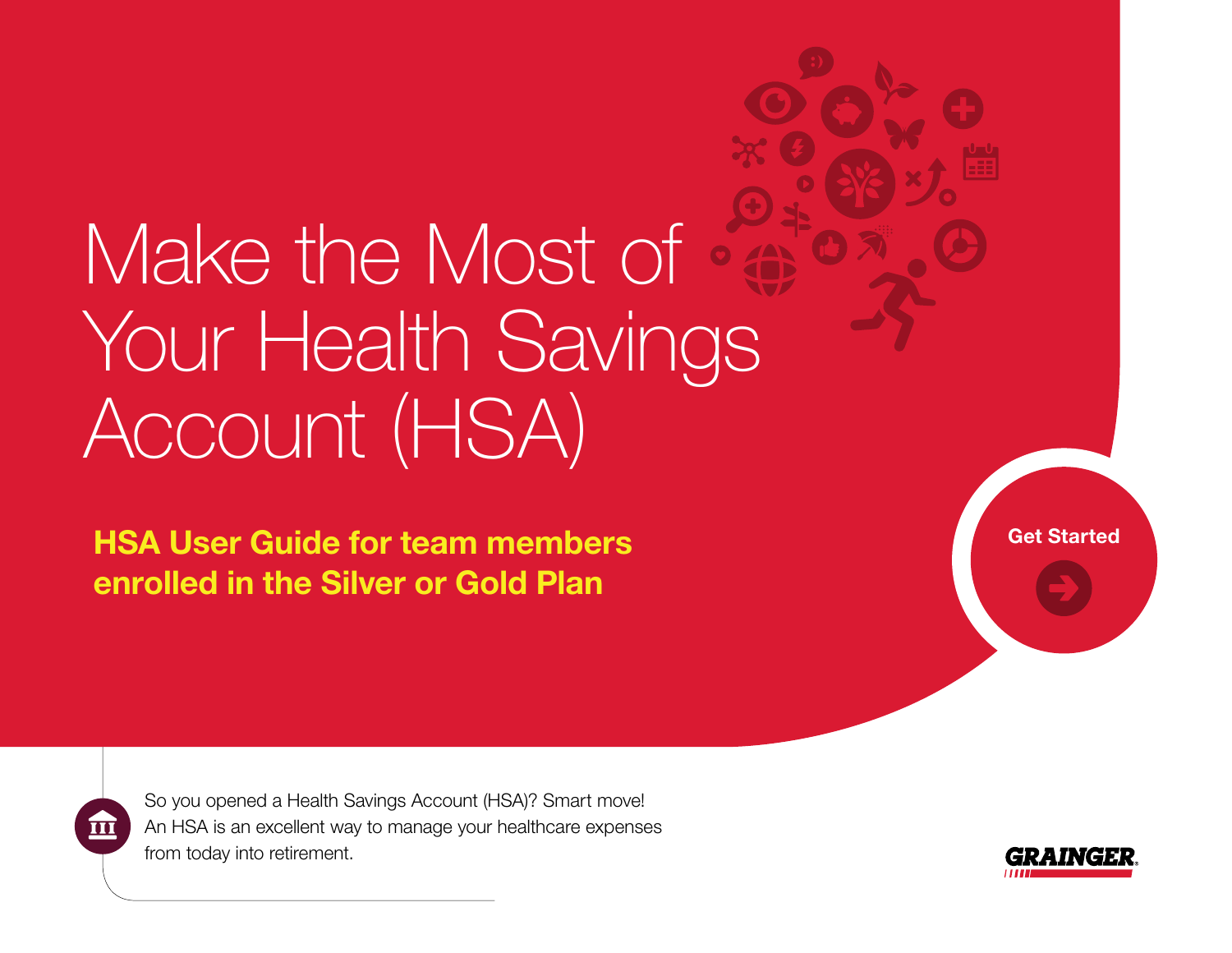[Frequently Asked](#page-3-0) 

2021

### <span id="page-1-0"></span>Make the Most of Your HSA

This guide provides all the information you need to manage your HSA. You'll find help saving money while gaining more control over your healthcare benefits spending. Plus, your HSA gives you a tax-free way to save for healthcare expenses in retirement.

#### Getting Started

Using the HSA is easy once you know three simple things:



| <b>Access your account</b><br>with Smart-Choice |  | 2 Contribute |  | $\bigcap_{3}$ Spend it or save it -<br>vou're in control |
|-------------------------------------------------|--|--------------|--|----------------------------------------------------------|
|-------------------------------------------------|--|--------------|--|----------------------------------------------------------|

WHEN YOU FIRST ELECT THE SILVER OR GOLD PLAN, an HSA account will be automatically opened for you through Alight Smart-Choice Accounts, Grainger's HSA administrator. You will receive information in the mail about how to access and manage your account.

#### Triple Tax Savings

With an HSA, you get triple tax advantages:

- Tax-free contributions The money goes in tax-free through your pre-tax payroll deductions
- Tax-free growth When you invest the money in your HSA, the interest earned is tax-free
- Tax-free spending When you use the money in your HSA for eligible expenses, it comes out of your account tax-free

For example: If you pay 22% in federal income taxes, you're automatically saving 22% on healthcare expenses when you pay with money from your HSA.

CONTRIBUTE MONEY to your HSA by creating an annual goal amount through the Grainger Benefits Center.

You may start or change your contributions at any time during the year by adjusting your annual goal amount, and changes will take effect on the first of the month following your change.

If you elect the Gold plan, Grainger will make an automatic contribution to your HSA. Keep in mind that each year, the IRS sets a maximum contribution amount for HSA accounts, this includes personal and company contributions (see amounts on page 4).

Remember, unused funds carry over from one year to the next.

WHENEVER YOU HAVE AN ELIGIBLE HEALTHCARE EXPENSE, you get to decide: pay with money from your HSA, or pay with other funds and save your HSA for future expenses.

The simplest way to pay from your HSA is by using the debit card you receive in the mail from Alight Smart-Choice Accounts. If you don't have enough in your account to cover a healthcare expense, you can pay up front and reimburse yourself from your HSA later.

Every year, the IRS publishes a list of eligible healthcare expenses, so double check the list if you are unsure whether you can use your HSA to cover an expense.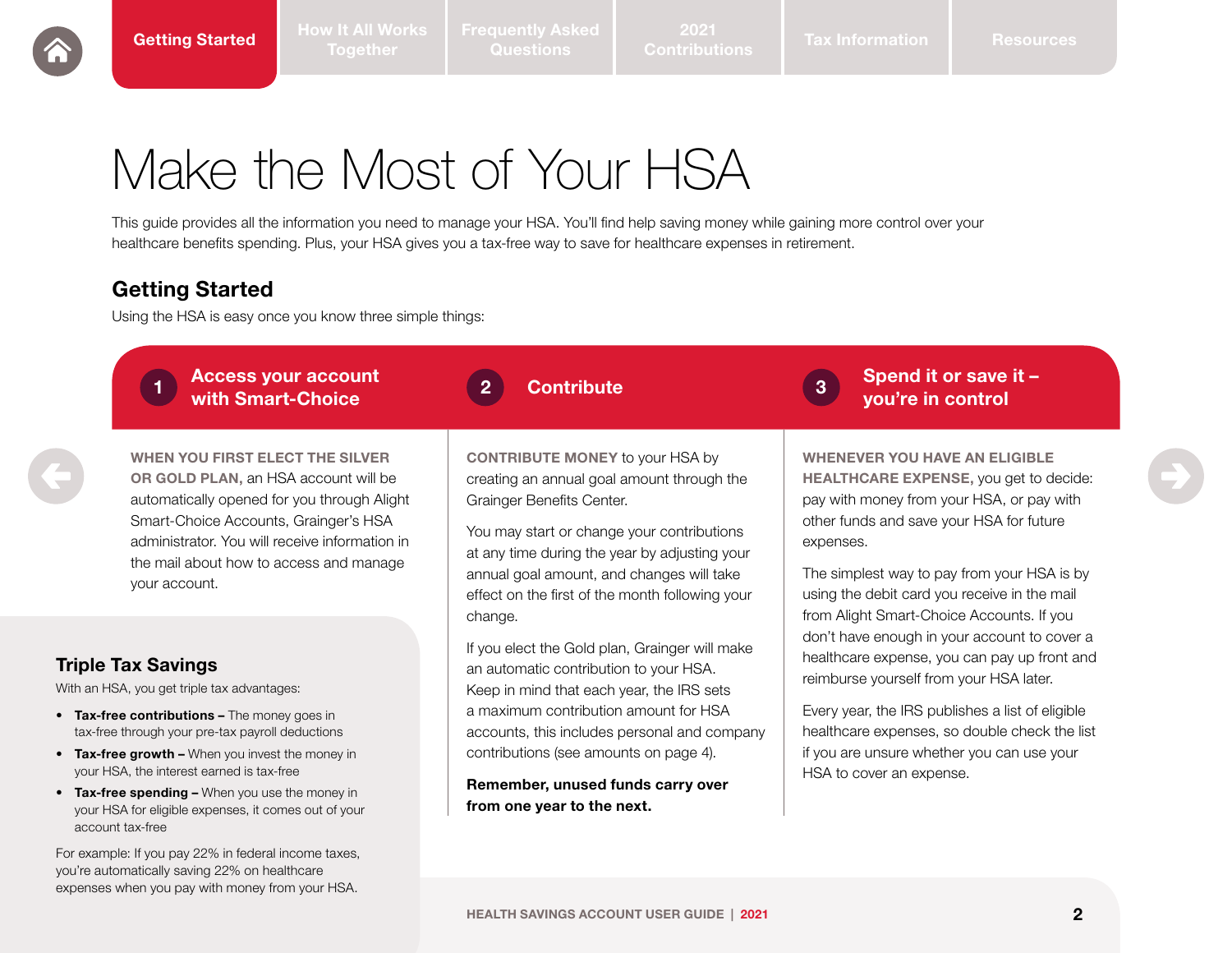2021

## <span id="page-2-0"></span>How It All Works Together

Your HSA works in tandem with your medical plan to reduce the net cost to you of your healthcare expenses.

| Use the tax-free money in your HSA to pay these expenses<br>or save it for the future.                                                                              |                                                                                                                                                                                                              |                                                                                                                                                                                                                                                                                                               |                                                                                                      |
|---------------------------------------------------------------------------------------------------------------------------------------------------------------------|--------------------------------------------------------------------------------------------------------------------------------------------------------------------------------------------------------------|---------------------------------------------------------------------------------------------------------------------------------------------------------------------------------------------------------------------------------------------------------------------------------------------------------------|------------------------------------------------------------------------------------------------------|
| You and Grainger share<br>in the cost of medical<br>plan coverage. Your share<br>of the cost (premium) is<br>made each pay period on a<br>pre-tax basis.            | For other eligible services and<br>prescriptions, you must pay<br>100% of the cost until you<br>meet the annual deductible.                                                                                  | After you meet the annual deductible,<br>the plan pays a percentage of<br>expenses (coinsurance). For most<br>in-network expenses, the plan pays<br>80% and you pay the rest.                                                                                                                                 | The plan's out-of-pocket<br>maximum works as a safety<br>net to limit how much you pay in<br>a year. |
| <b>Pay Deduction</b>                                                                                                                                                | <b>Deductible</b>                                                                                                                                                                                            | <b>Coinsurance/Copay</b>                                                                                                                                                                                                                                                                                      | <b>Out-of-Pocket Maximum</b>                                                                         |
| Medical plan cost share<br>(premiums) depend on your<br>employment status, the<br>number of people you cover<br>and whether you and/or your<br>partner use tobacco. | Under the Silver Plan, the annual<br>deductible for you is \$1,750, and<br>$$3,500$ for you + family.<br>Under the Gold Plan, the annual<br>deductible for you is \$1,500, and<br>$$3,000$ for you + family. | In the case of prescription drugs,<br>preventive maintenance generic<br>prescription drugs require a \$5<br>copay under the Silver Plan, and are<br>covered at 100% under the Gold<br>Plan. For any other prescription, you<br>pay the full cost out-of-pocket until<br>you hit your medical plan deductible. | After you reach the maximum,<br>the plan pays 100% of eligible<br>expenses for the rest of the year. |

∽

#### Preventive Care

Preventive care is covered at 100% in-network, which means there's no cost to you (no annual deductible or copay).

your paycheck contribution is the only thing you will pay. 3 **3 3 HEALTH SAVINGS ACCOUNT USER GUIDE** | 2021 Includes visits like your annual physical, well-woman exam, checkups for dependent children and immunizations. Flu shots are also available at your doctor or in-network pharmacy at no cost. This means that if you don't have a lot of healthcare expenses,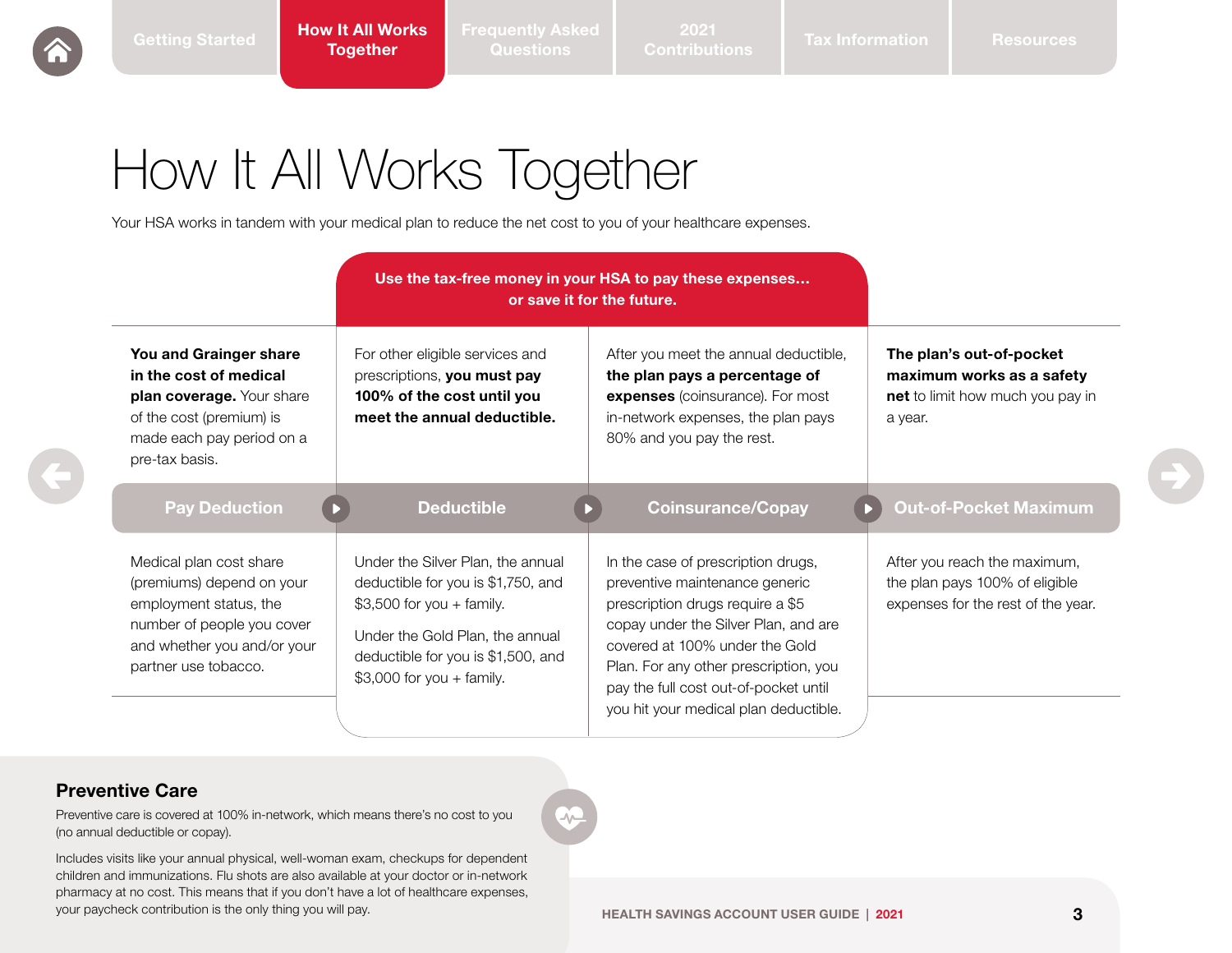<span id="page-3-0"></span>

Frequently Asked **Questions** 

### Frequently Asked Questions

|          | What can I pay for with<br>my HSA debit card?                               | Eligible expenses include doctor's office visits, prescription medications, dental care and braces, vision<br>care, hearing aids, physical therapy and psychological counseling. Find the full list of eligible expenses<br>by reviewing the <b>IRS Publication 502</b> . Remember that you won't need to use your HSA for preventive<br>care (like annual physicals and flu shots) because it is already 100% covered by Grainger if you visit an<br>in-network provider. |  |
|----------|-----------------------------------------------------------------------------|----------------------------------------------------------------------------------------------------------------------------------------------------------------------------------------------------------------------------------------------------------------------------------------------------------------------------------------------------------------------------------------------------------------------------------------------------------------------------|--|
|          |                                                                             | In 2021, you can contribute up to \$3,600 for individual coverage and \$7,200 for family coverage. If you<br>are age 55 and older, you may also contribute an additional \$1,000.                                                                                                                                                                                                                                                                                          |  |
|          | How much can I<br>contribute to my HSA?                                     | If you elect the HSA Gold Plan, Grainger will also contribute to your HSA.                                                                                                                                                                                                                                                                                                                                                                                                 |  |
|          |                                                                             | Remember, the IRS limit includes personal and company contributions. For example, if you're enrolled in<br>the HSA Gold Plan, the maximum you can contribute is \$3,100 for individual coverage, \$6,400 for you +<br>spouse/domestic partner or you + child(ren) coverage, and \$6,200 for family coverage.                                                                                                                                                               |  |
| Ă        | Can I make post-tax<br>contributions to an HSA?                             | Yes, as long as all contributions (e.g., pre-tax, post-tax and company contributions) do not exceed the<br>annual maximum contribution limits set by the IRS.                                                                                                                                                                                                                                                                                                              |  |
| $\equiv$ | What happens if I lose<br>my HSA debit card?                                | Call the Grainger HR Service Center at 1-888-477-3781, Option 3 to request a new card.                                                                                                                                                                                                                                                                                                                                                                                     |  |
|          | How can I adjust my<br>annual goal amount<br>(personal contribution)?       | Login to Your Benefits Resources™ to make adjustments to your annual goal amount. Changes<br>will take effect on the first of the month following your change.                                                                                                                                                                                                                                                                                                             |  |
| 的        | Can I have a Flexible<br><b>Spending Account (FSA)</b><br>if I have an HSA? | Yes. You may elect to have a Dental and Vision FSA (also referred to as a Limited Purpose FSA).<br>Remember, FSA money does not carry over from one year to the next. So, if you have both an FSA<br>and an HSA, use the funds in your FSA account first to cover your dental and vision expenses.                                                                                                                                                                         |  |
|          |                                                                             |                                                                                                                                                                                                                                                                                                                                                                                                                                                                            |  |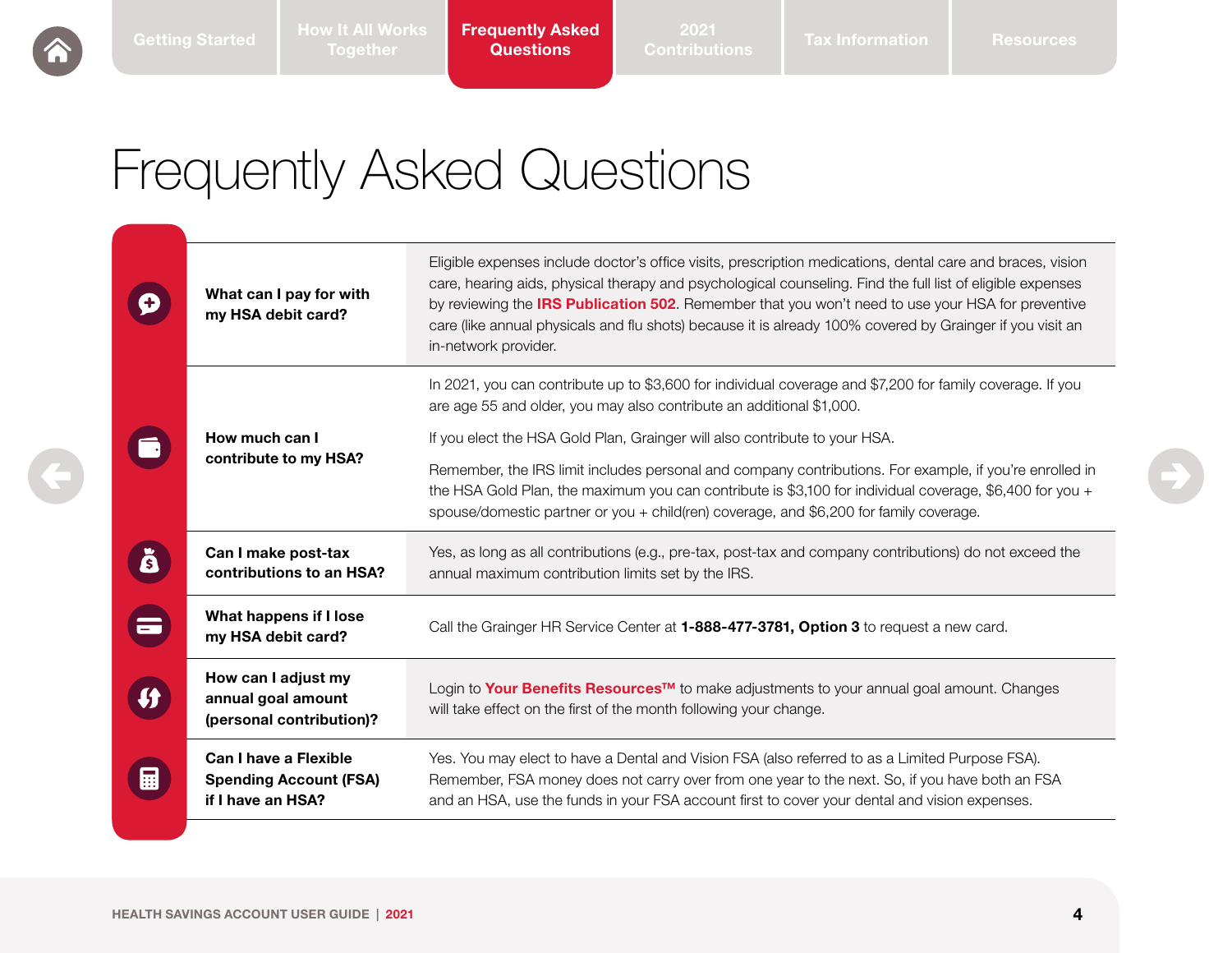### <span id="page-4-0"></span>2021 Contributions

You can make contributions through pre-tax payroll deductions directly to your HSA. You decide how much you want to contribute, up to IRS limits, and you can change the amount at any time. Plus, if you are age 55 and older, you can contribute an extra \$1,000 in 2021.

| <b>COVERAGE LEVEL</b>                    | <b>Gold Plan</b>         |                                           | <b>Silver Plan</b>       |                                           |
|------------------------------------------|--------------------------|-------------------------------------------|--------------------------|-------------------------------------------|
|                                          | Company<br>Contribution* | <b>Maximum Personal</b><br>Contribution** | Company<br>Contribution* | <b>Maximum Personal</b><br>Contribution** |
| You                                      | \$500                    | \$3,100                                   | \$0                      | \$3,600                                   |
| You + Spouse/<br><b>Domestic Partner</b> | \$750                    | \$6,450                                   | \$0                      | \$7,200                                   |
| You + Child(ren)                         | \$750                    | \$6,450                                   | \$0                      | \$7,200                                   |
| <b>Family</b>                            | \$1,000                  | \$6,200                                   | \$0                      | \$7,200                                   |

\*Grainger's contributions are spread equally across your pay periods throughout the year. \*\*Maximum includes both pre-tax and post-tax contributions made to your HSA.

#### IF YOU ARE IN THE HSA GOLD PLAN,

Grainger contributes to your account based on the medical coverage tier you have elected, and your maximum reflects Grainger's contribution to your account.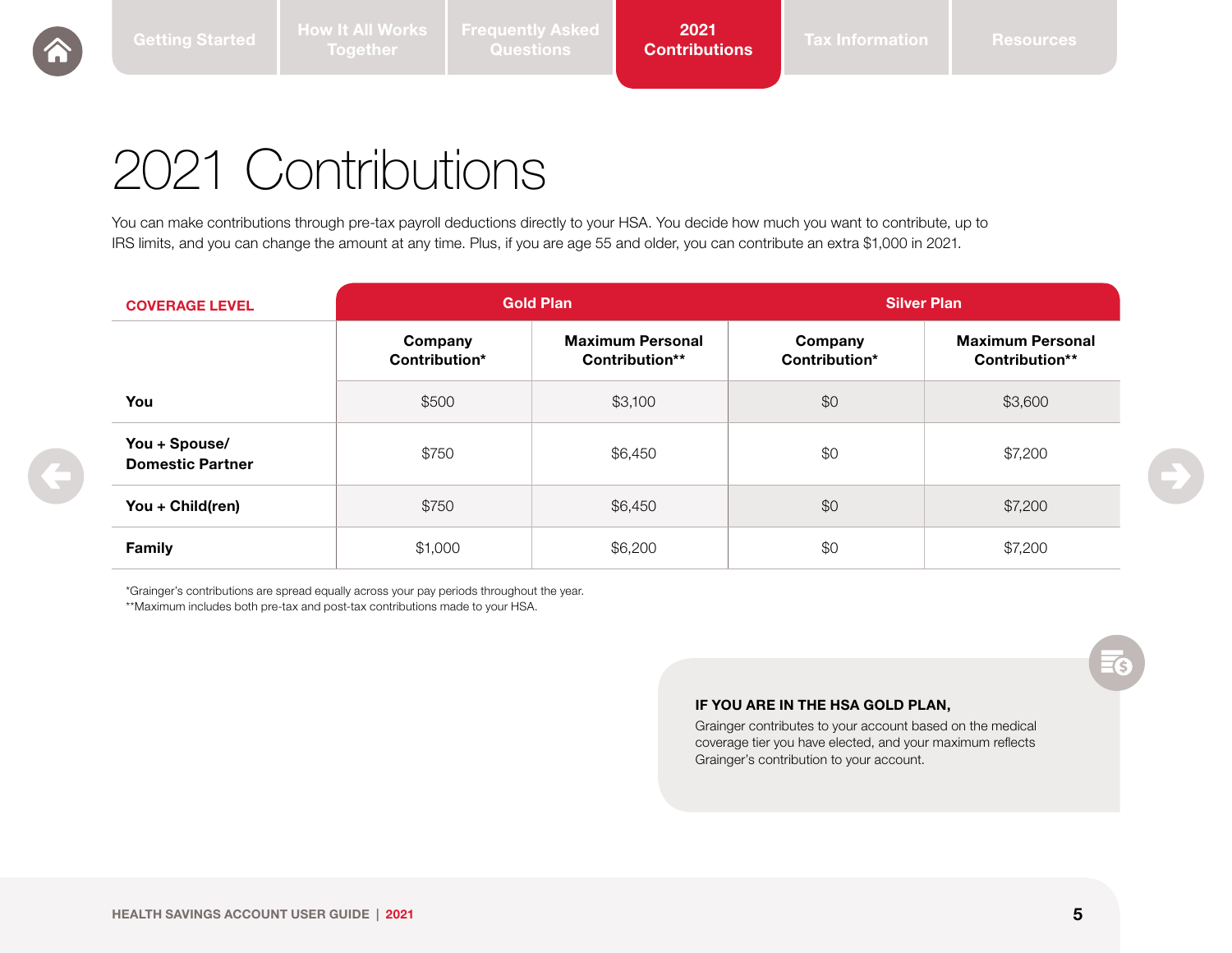## <span id="page-5-0"></span>Tax Information



Investing your HSA Money Using your HSA Money



- YOU CAN CHOOSE TO INVEST the money in your HSA when the balance reaches \$1,000.
- ANY INVESTMENT EARNINGS on your HSA money grow in your account *tax-free*. Because you don't pay taxes on the earnings, you end up with even more money to use for qualified healthcare expenses than if you had saved in a taxable account.

#### YOUR W2 AND 5498-SA FORMS

It is possible that the amount in Box 2 of your 5498-SA will not match the HSA amount reported on your W2. Use the amount from your W2 in your tax return, exactly as listed. (This is a common occurrence, as payroll contributions made late in one year are often processed and deposited early in the next year due to administrative procedures.)

• ONCE YOU ENROLL IN MEDICARE PART A AND/OR B, you can no longer contribute pretax dollars to your HSA, but you can continue to use your HSA tax-free for healthcare expenses. You're never taxed on the money when you use it for eligible healthcare expenses, even after you retire.

Generally, the funds in your HSA remain untaxed when you use them, but there are a few situations to know about:

- BEFORE AGE 65: If you use the funds in your account for anything other than a qualified healthcare expense, you will owe regular income tax plus a 20% penalty on the amount you withdraw.
- AT AGE 65 AND OLDER: You can withdraw money to pay for things other than healthcare expenses without incurring the 20% penalty, but you will still owe regular income tax on the funds you withdraw for non-healthcare purposes.